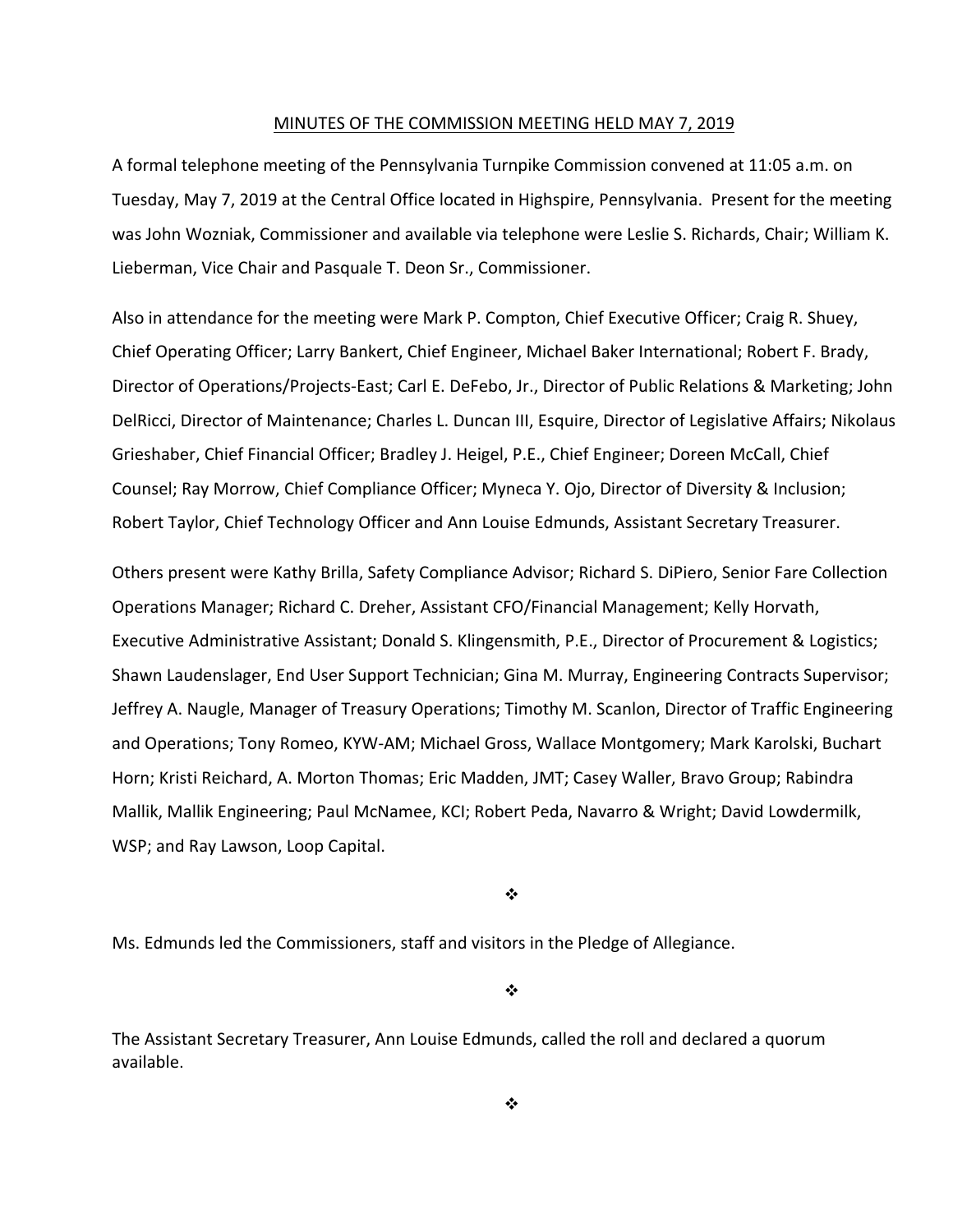### SUNSHINE ANNOUNCEMENT

The Commissioners met in Executive Session prior to today's Formal Agenda Session to consider matters of Personnel, which included an annuitant, new hires, promotions, terminations, vacancies and a request to create, post and fill a position in the IT Department.

The Commissioners also engaged in non‐deliberative, informational discussions regarding various actions and matters, which have been approved at previous public meetings.

 $\frac{1}{2}$ 

# PUBLIC COMMENT

Ms. Edmunds: The public is welcome to address the Commission regarding items listed on the Agenda or other items not listed on the Agenda that are within the Commission's authority or control.

In order to conduct an orderly and effective meeting, all persons wishing to address the Commission should have signed in a requested time to speak. If you have not done so, you are invited to do so at this time.

There were no requests to address the Commission.

❖

# MINUTES OF THE MEETING

Motion‐That the Minutes of the meeting held April 16, 2019 be approved and filed as submitted‐was made by Commissioner Wozniak, seconded by Commissioner Deon, and passed unanimously.

#### COMMUNICATIONS

Motion‐That the Commission approves the memo received from the Chief Counsel‐was made by Commissioner Wozniak, seconded by Commissioner Deon, and passed unanimously.

#### PERSONNEL

Motion‐That the Commission approves the Personnel as submitted‐was made by Commissioner Wozniak, seconded by Commissioner Deon, and passed unanimously.

 $\frac{1}{2}$ 

 $\cdot$ 

#### UNFINISHED BUSINESS

No Unfinished Business to consider.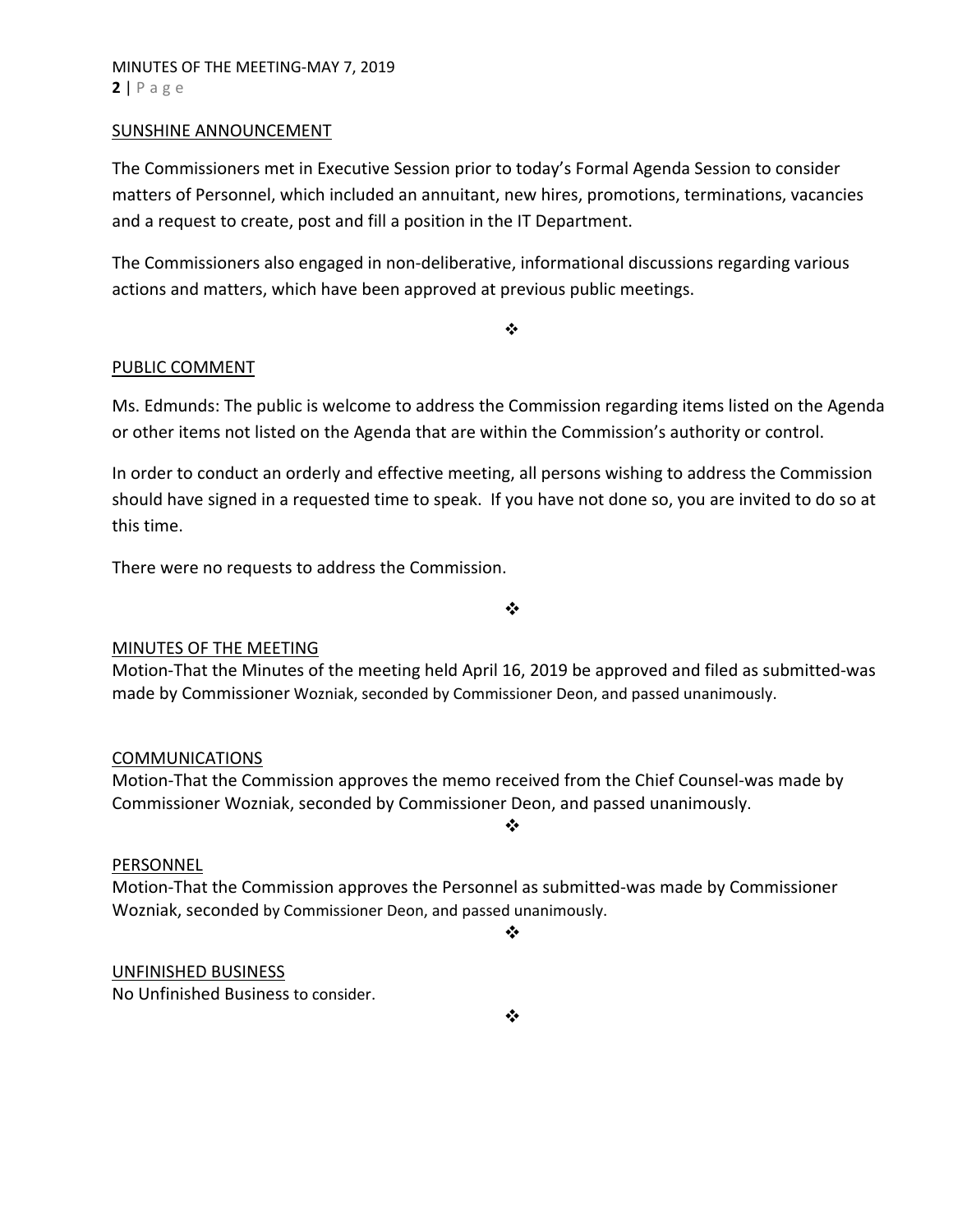### NEW BUSINESS

# **POLICY**

Motion‐That the Commission adopts revisions to Policy 4.06, Tuition Reimbursement for Impacted Classifications, to expand and clarify the policy and for technical revisions to the reimbursement procedures ‐was made by Commissioner Wozniak, seconded by Commissioner Deon, and approved unanimously.

❖

# AGREEMENTS

Motion‐That the Commission approves negotiation and execution of the Agreements and Leases for the items listed in memos "a" through "i":

- a. Amendment to our Lease Agreement with TransCore for office space rental at 300 East Park Drive, Harrisburg, for the Customer Service Center/Violations Processing Center (CSC/VPC), for an additional 5‐years;
- b. Reimbursement Agreement with PECO Energy Company, to reimburse PECO the cost for the engineering and utility relocation work necessary for the I‐95/I‐276 Interchange (Bridge DB‐242 at MP 355.63); at a not‐to‐exceed amount of \$242,454.16;
- c. Reimbursement Agreement with Comcast, for Comcast to reimburse the Commission the cost for the installation of utility lines as part of the I‐95/I‐276 Interchange project; at an estimated reimbursement of \$45,000.00;
- d. Reimbursement Agreement with Verizon PA, Inc., for Verizon to reimburse the Commission the cost for the installation of utility lines as part of the I‐95/I‐276 Interchange project; at an estimated reimbursement of \$53,000.00;
- e. Reimbursement Agreement with PECO Energy Company, for PECO to reimburse the Commission the cost for the installation of utility lines as part of the I‐95/I‐276 Interchange project; at an estimated reimbursement of \$110,000.00;
- f. Lease Agreement with Carbon County to permit the county to lease space on the Commission's Big Boulder tower, at a leased fee of \$1,000 per month for the first year, with 3% increases each year thereafter, for an initial term of ten (10) years, plus three 5‐year mutual extension options;
- g. Amendment to our agreement with Milliman for Medicare Part D attestation, exercising the option to renew the agreement for an additional year (October 1, 2019 – September 30, 2020);
- h. Assignment Agreement with Lafayette Ambulance and Rescue Squad to assign its active contract to Upper Merion Township Fire & EMS; Lafayette Ambulance and Rescue Squad will cease operations on May 1, 2019 and will become part of the Upper Merion Township's Fire & EMS;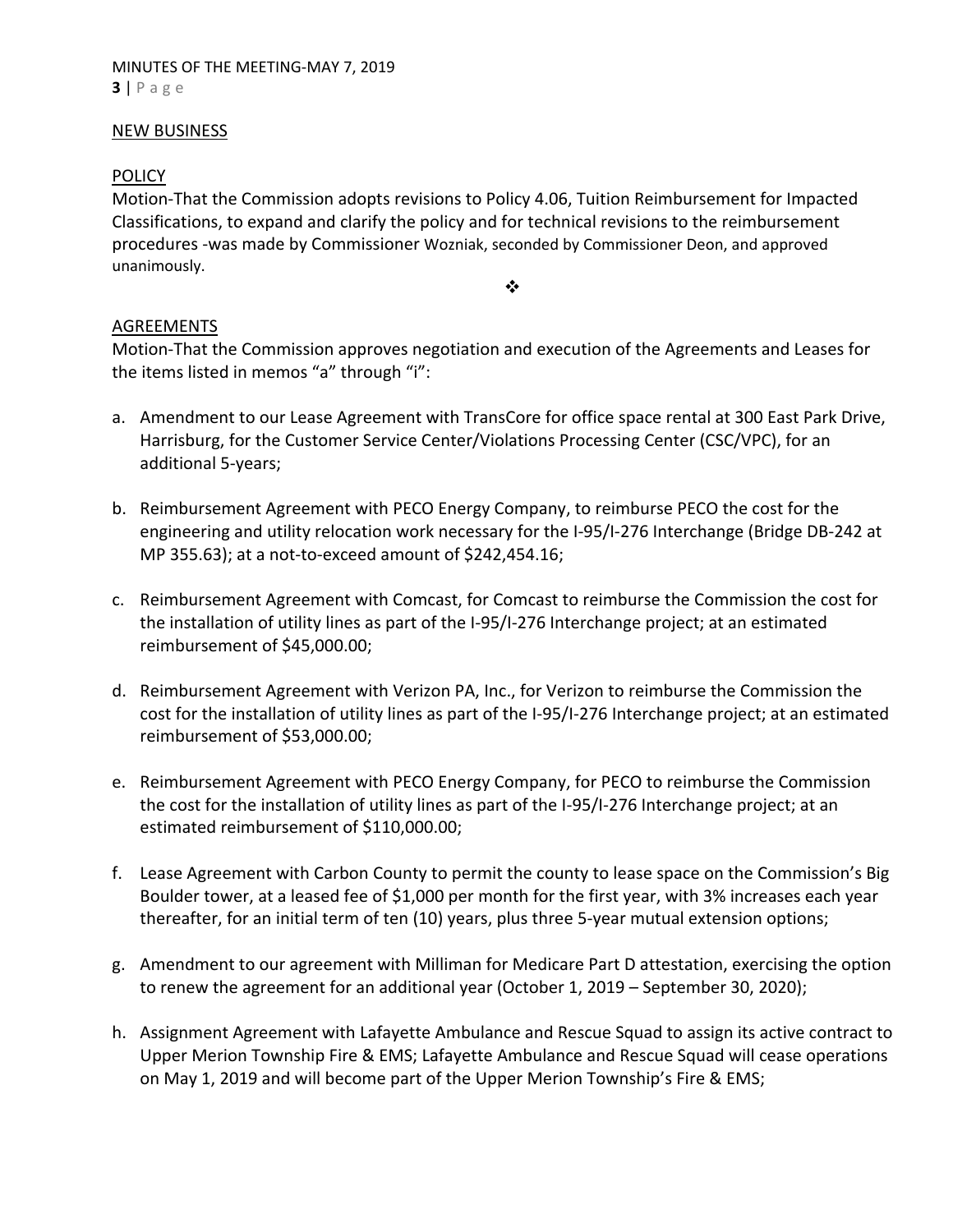# MINUTES OF THE MEETING‐MAY 7, 2019 **4** | Page

i. Lease Agreement with the PA Department of Education (PDE) for PDE to lease a portion of the Commission's warehouse property located at 2715 South Front Street, Steelton; at a monthly lease fee of \$3,000.00.

‐was made by Commissioner Wozniak, seconded by Commissioner Deon, and passed unanimously.

 $\bullet \bullet$ 

# RIGHT‐OF‐WAY REQUEST

Motion-That the Commission approves the Right-of-Way Requests for the items listed in memos "a" through "i":

- a. Acquisition of Right‐of‐Way #14S058‐3 (Donel Housing Services, Inc.; Tonya L. Gottschlich), a total take parcel necessary for construction of the Mon/Fayette Expressway, Rt. 51 to I‐376, by authorizing payment of \$10,200.00 representing the first year's rent to JG & AK Properties, LLC; also authorize payment of \$23,568.00 representing the balance of rent supplement due to Tonya L. Gottschlich; authorize the appropriate Commission officials to execute all required documents and authorize payment of additional statutory damages as calculated by the Right‐of‐Way Administrator and approved by the Chief Counsel;
- b. Acquisition of Right‐of‐Way #14S228 (Joseph Ioli, Inc.), a total take parcel necessary for construction of the Mon/Fayette Expressway, Rt. 51 to I‐376, by authorizing payment of up to \$4,000.00 representing Section 710 statutory damages; also authorize issuance of \$650.00 to Bodnar Real Estate Services, Inc.; payment of Section 710 damages is contingent upon the Legal Department's review and approval of appropriate invoices;
- c. Acquisition of Right‐of‐Way #14S406 (Joseph Iioli, Inc.), a total take parcel necessary for construction of the Mon/Fayette Expressway, Rt. 51 to I‐376, by authorizing payment of up to \$4,000.00 representing Section 710 statutory damages; also authorize issuance of \$650.00 to Bodnar Real Estate Services, Inc.; payment of Section 710 damages is contingent upon the Legal Department's review and approval of appropriate invoices;
- d. Adopt the proposed Property Acquisition Resolution for Right‐of‐Way #14S213 (John A. & Eileen M. Baranowski; James A. & Heather J. Baranowski), a total take parcel necessary for construction of the Mon/Fayette Expressway, Rt. 51 to I‐376, by authorizing payment of \$131,000.00 representing estimated just compensation to counsel named at a later date; also authorize payment of up to \$4,000.00 representing statutory Section 710 damages, and authorize payment of \$3,000.00 representing reimbursement of appraisal fees to John A. Baranowski; and authorize payment of additional statutory damages as calculated by the Right‐of‐Way Administrator and approved by the Chief Counsel;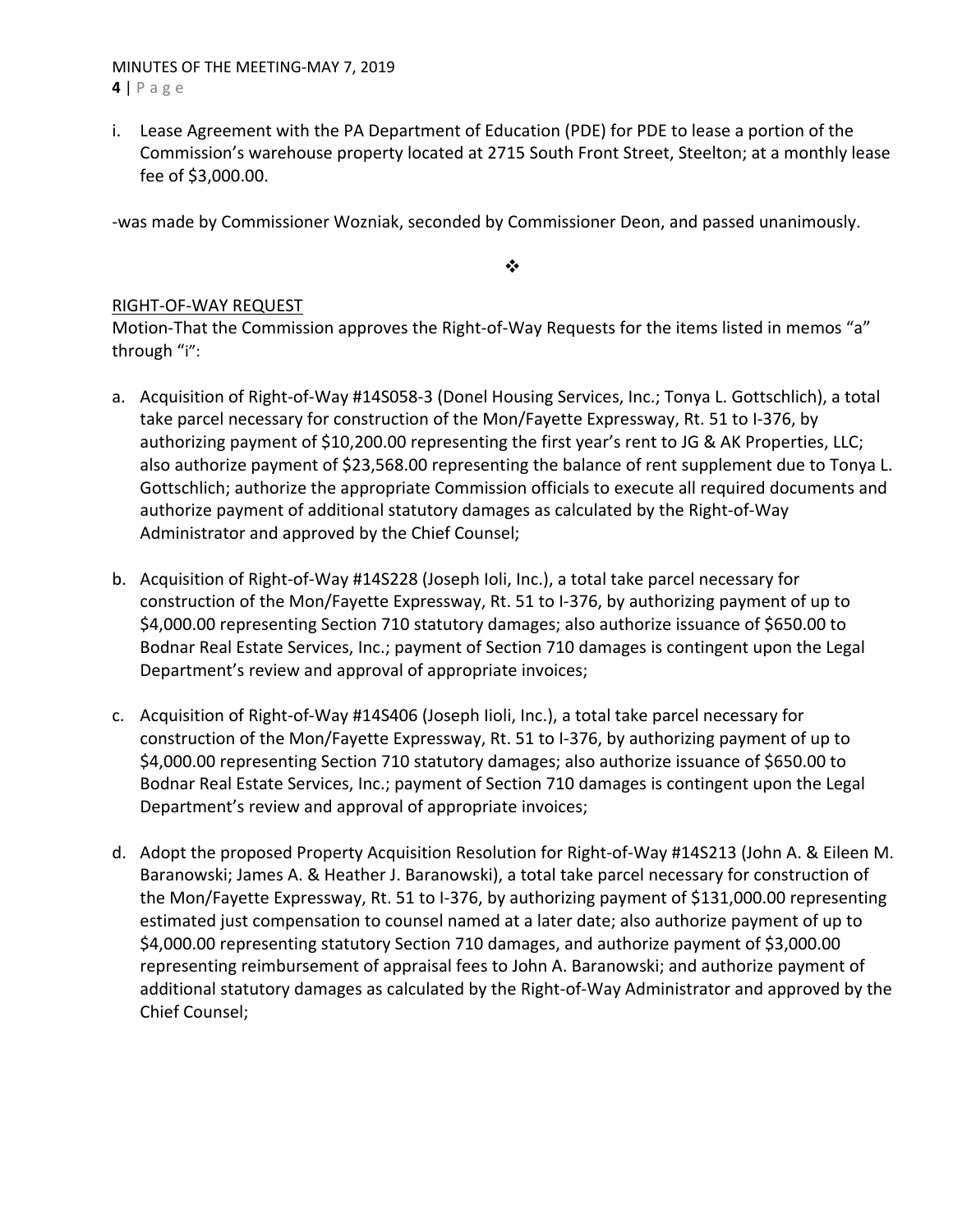### MINUTES OF THE MEETING‐MAY 7, 2019 **5** | Page

- e. Acquisition of Right‐of‐Way #14S304 (Keith A. Seese), a total take parcel necessary for construction of the Mon/Fayette Expressway, Rt. 51 to I‐376, by authorizing payment of \$80,594.56 representing fair market value, pro‐rated taxes and recording fees to Arrow Land Solutions, LLC, escrow agent; authorize the appropriate Commission officials to execute the Agreement of Sale and other documents that may be required for closing; authorize the payment of additional statutory damages as calculated by the Right‐of‐Way Administrator and approved by the Chief Counsel; and payment of fair market value to the property owner is contingent upon the delivery of a deed as prepared by the Legal Department;
- f. Acquisition of Right‐of‐Way #14S318 (Terry A. Duvall), a total take parcel necessary for construction of the Mon/Fayette Expressway, Rt. 51 to I‐376, by authorizing payment of \$70,870.59 representing fair market value, pro‐rated taxes and recording fees to Fee Simple Settlement LLC, escrow agent; authorize the appropriate Commission officials to execute the Agreement of Sale and other documents that may be required for closing; authorize the payment of additional statutory damages as calculated by the Right‐of‐Way Administrator and approved by the Chief Counsel; and payment of fair market value to the property owner is contingent upon the delivery of a deed as prepared by the Legal Department;
- g. Acquisition of Right‐of‐Way #14S648 (Kenneth L. Vegely), a total take parcel necessary for construction of the Mon/Fayette Expressway, Rt. 51 to I‐376, by authorizing payment of \$550,495.19 representing fair market value, pro-rated taxes and recording fees to Arrow Land Solutions, LLC, escrow agent; authorize the appropriate Commission officials to execute the Agreement of Sale and other documents that may be required for closing; authorize the payment of additional statutory damages as calculated by the Right‐of‐Way Administrator and approved by the Chief Counsel; and payment of fair market value to the property owner is contingent upon the delivery of a deed as prepared by the Legal Department;
- h. Settlement of Right‐of‐Way #14132 (Patrick L. Bianchin), a partial take parcel necessary for construction of the Southern Beltway, US 22 to I‐79, by authorizing payment of \$97,400.00 representing the balance of the settlement funds due to Thomas G. Michalek, Esquire, escrow agent; authorize the appropriate Commission officials to execute the Settlement Agreement as reviewed and approved by the Legal Department; and payment of the settlement funds to the Condemnee is contingent upon the Commission's receipt of an executed Settlement Agreement;
- i. Acquisition of Right‐of‐Way #6025‐A (301 Park Road, LLC), a partial take parcel necessary for the total reconstruction project from MP 308.00 to MP 312.00 by authorizing payment of \$48,711.00 representing fair market value and pro‐rated taxes to 301 Park Road, LLC; authorize the appropriate Commission officials to execute the Agreement of Sale and other documents that may be required for closing; authorize the payment of additional statutory damages as calculated by the Right‐of‐Way Administrator and approved by the Chief Counsel; and payment of fair market value to the property owner is contingent upon the delivery of a deed as prepared by the Legal Department.

‐was made by Commissioner Wozniak, seconded by Commissioner Deon, and passed unanimously.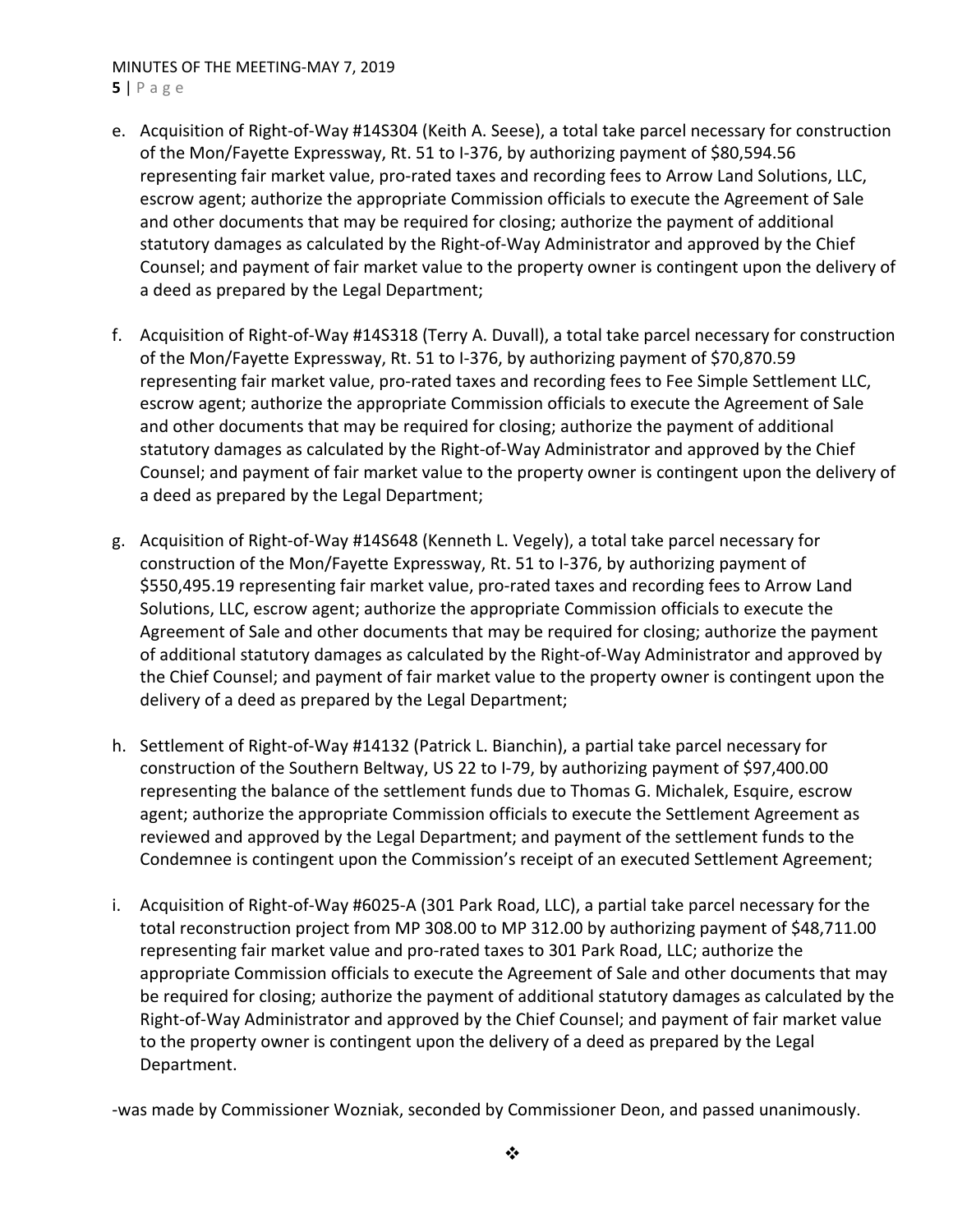### MINUTES OF THE MEETING‐MAY 7, 2019 **6** | Page

# ADVERTISING

Motion-That the Commission approves advertising for the items listed in memos "a" and "b":

- a. Authorized Service Provider for coverage from MP 0.00 to MP 24.90;
- b. Two (2) firms to provide geotechnical engineering services.

‐was made by Commissioner Wozniak, seconded by Commissioner Deon, and passed unanimously.

#### $\cdot$

# PURCHASE ORDERS

Motion‐That the Commission approves the Issuance Purchase Orders for the items listed in memos "a" through "f":

- a. Window cleaning service, exercising the option to renew the agreement for an additional year (June 1, 2019 – May 31, 2020) with Point Exteriors LLC; at a cost of \$60,285.10;
- b. Security Incident Event Monitoring (Splunk Enterprise) software license, support and training, utilizing the Commonwealth's contract with CDW Government LLC/CDW LLC; at a total award of \$130,280.80;
- c. Glass beads, utilizing the Commonwealth's contract with Potters Industries, LLC; at a total award of \$150,000.00;
- d. Tunnel wrecker body, utilizing the Commonwealth's contract with Bresslers, Inc.; at a total award of \$146,296.32;
- e. Installation of durable pavement markings between MP 245.75 and MP 359.00 and between MP A20.00 to MP A131.00, exercising the option to renew the agreement (June 1, 2019 – November 17, 2021) with Guidemark, Inc.; at a cost of \$5,000,000.00;
- f. IT staff augmentation, exercising the option to renew the agreement for an additional year (October 1, 2019 – September 30, 2020) with Optimal Solutions & Technologies, Inc.; at a total cost of \$3,893,782.70.

‐was made by Commissioner Wozniak, seconded by Commissioner Deon, and passed unanimously.

❖

# AWARD OF CONTRACTS

Motion-That the Commission approves the Award of a Contract for the item listed in memos "a" through "d":

a. Contract #S‐006.00X002‐3‐15 for general construction for the Southern Beltway maintenance facility at MP S15.30EB, to the lowest responsive and responsible bidder, Gito, Inc. d/b/a Nello Construction Company; at a not‐to‐exceed amount of \$12,647,000.00 and a contingency of \$600,000.00;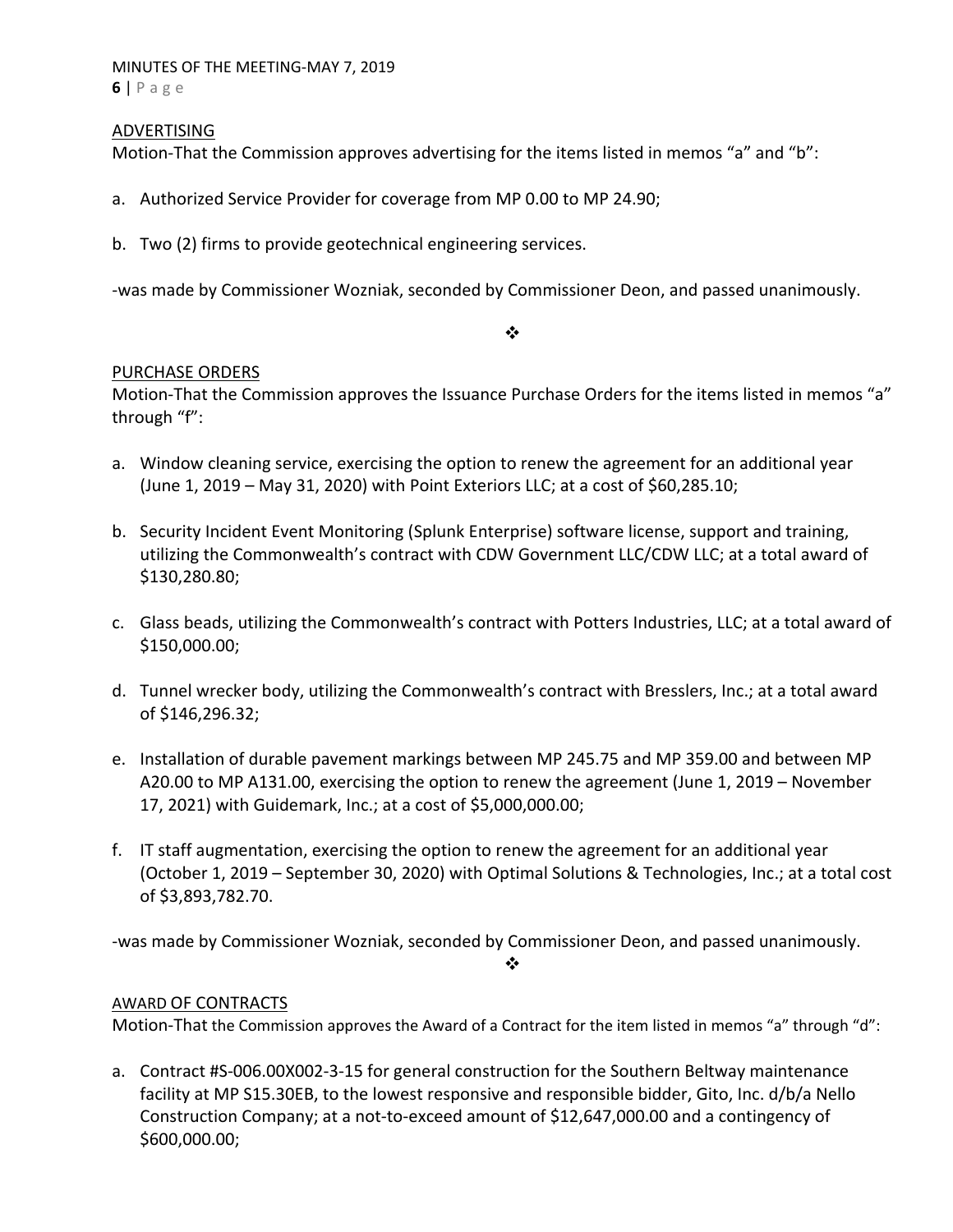MINUTES OF THE MEETING‐MAY 7, 2019 **7** | Page

- b. Contract #S‐006.00X002‐3‐16 for plumbing work for the Southern Beltway maintenance facility at MP S15.30EB, to the lowest responsive and responsible bidder, Wayne Crouse, Inc.; at a not-toexceed amount of \$3,375,000.00 and a contingency of \$150,000.00;
- c. Contract #S‐006.00X002‐3‐17 for electrical work for the Southern Beltway maintenance facility at MP S15.30EB, to the lowest responsive and responsible bidder, T.S.B., Inc. d/b/a Schultheis Electric; at a not‐to‐exceed amount of \$3,056,000.00 and a contingency of \$150,000.00;
- d. Contract #S‐006.00X002‐3‐18 for heating, ventilation and air conditioning work for the Southern Beltway maintenance facility at MP S15.30EB, to the lowest responsive and responsible bidder, McKamish, Inc.; at a not‐to‐exceed amount of \$1,948,500.00 and a contingency of \$75,000.00.

‐was made by Commissioner Wozniak, seconded by Commissioner Deon, and passed unanimously.

# $\frac{1}{2}$

# CHANGE ORDERS

Motion-That the Commission approves the Change Order for the item listed in memos "a" through "d":

- a. Change Order #3 for (Stage 1) for Contract # T‐355.00P001‐3‐16 for ITS deployment for the I‐95/I‐ 275 Interchange with Miller Bros., for a 539‐day time extension to complete the CCTV‐13 system due to work outside the project which made the communication conduit unavailable until other work was completed;
- b. Change Order #11 for Contract #S‐006.00X002‐3‐06 for construction of the Southern Beltway, MP S5.08 to MP S8.81 with Independence Excavating, Inc., for a 42‐day time extension due to repairs to a cut slope;
- c. Change Order #3 for Contract #T‐186.20M001‐3‐02 for traffic management system for the Tuscarora Tunnel with Wellington Power Corporation, for a 38‐day time extension due to excessive rainfalls and extra work items added to the project;
- d. Change Order #1 for Contract #T‐355.00P001‐3‐18 for the Route 13 connector for the I‐95/I‐276 Interchange project with James D. Morrissey, Inc., for an increase of \$90,000.00 for the demolition of two residential properties necessary for the replacement of the New Falls Road bridge; for a revised not‐to‐exceed amount of \$18,083,117.52.

‐was made by Commissioner Wozniak, seconded by Commissioner Deon, and passed unanimously.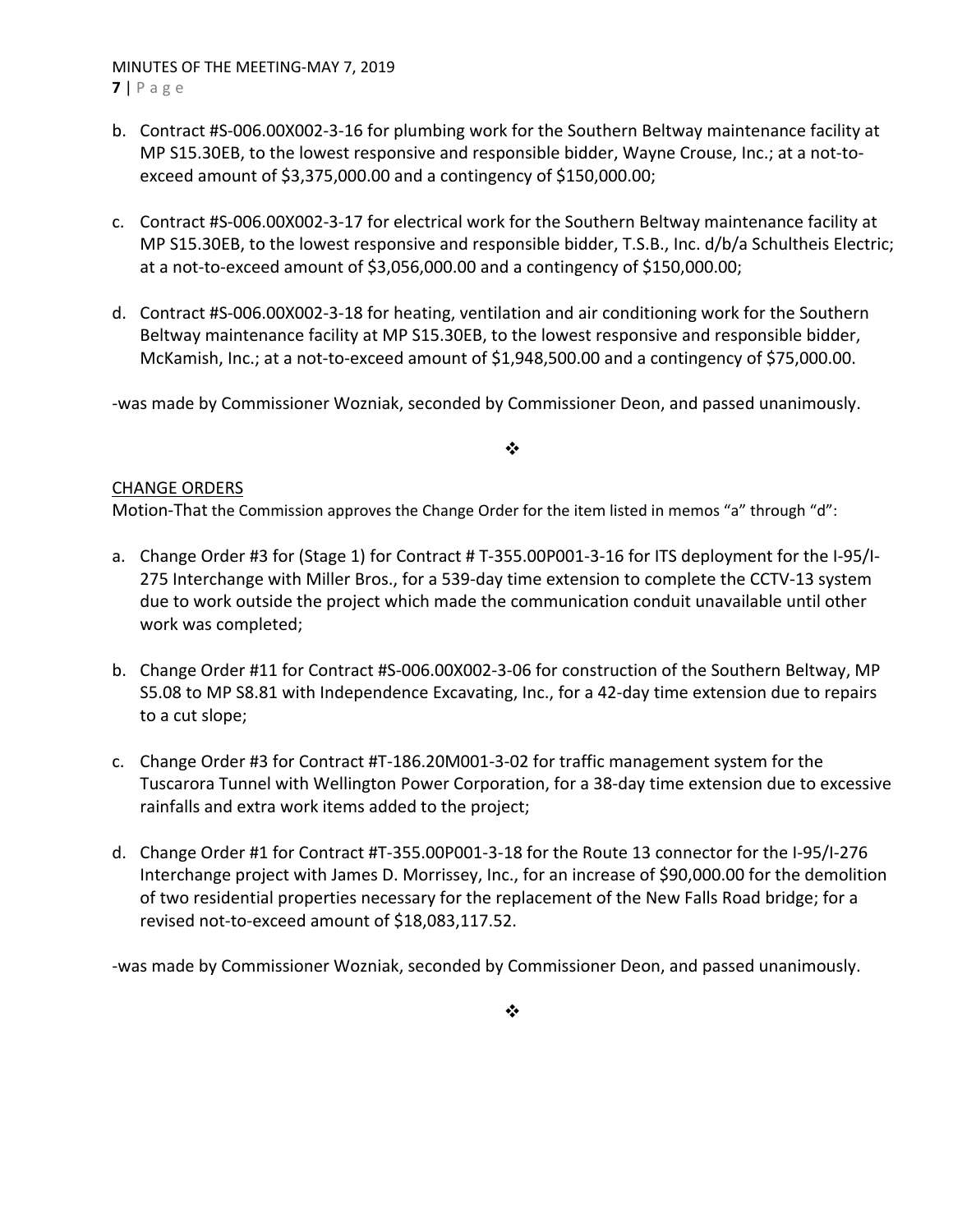### MINUTES OF THE MEETING‐MAY 7, 2019 **8** | Page

### OPERATING BUDGET AND CAPITAL PLAN

Motion‐That the Commission approves the proposed FY 2019‐2020 Annual Operating Expense Budget and the Fiscal Year 2020 Ten Year Capital Plan as listed in memos "a" and "b":

- a. Adopt the proposed Resolution and approve the Annual Operating Expense Budget for the 2019– 2020 Fiscal Year in the amount of \$432,021,407.00;
- b. Approve the proposed FY 2020 Ten Year Capital Plan and grant approval for staff to procure long lead equipment items and advertise for the use of consultants, contractors and other necessary professional services to advance all phases of projects within the first two years of the adopted plan.

‐was made by Commissioner Wozniak, seconded by Commissioner Deon; Commissioner Liberman voted "No".

The motion passed.

❖

# PSPC AWARDS

Motion‐That the Commission approves the award of services and authorize the negotiation and execution of an agreement with the selected firm for the items listed in memos "a" through "e":

- a. T00110, open-end construction inspection from MP 247.00 to the Delaware River Bridge and from MP A20.00 to MP A131.00:
	- The Temple Group-AWARDED
	- TRC Engineers, Inc.
	- Navarro & Wright Consulting Engineers

‐was made by Commissioner Wozniak, seconded by Commissioner Deon, and passed unanimously.

b. RFP 8437, towing and road service provider from MP 266.50 to MP 292.50:

● Bressler's, Inc.-AWARDED

‐was made by Commissioner Wozniak, seconded by Commissioner Deon, and passed unanimously.

- c. RFP 8448, towing and road service provider from MP 83.70 to MP 127.20:
	- Herring Motor Company-AWARDED

‐was made by Commissioner Wozniak, seconded by Commissioner Deon, and passed unanimously.

d. RFP 8449, towing and road service provider from MP 226.40 to MP 266.40

● H & S Towing Service, Inc.-AWARDED

‐was made by Commissioner Wozniak, seconded by Commissioner Deon, and passed unanimously.

- e. RFP 8333, safety management system:
	- IndustrySafe, Inc.-AWARDED

‐was made by Commissioner Wozniak, seconded by Commissioner Deon, and passed unanimously.